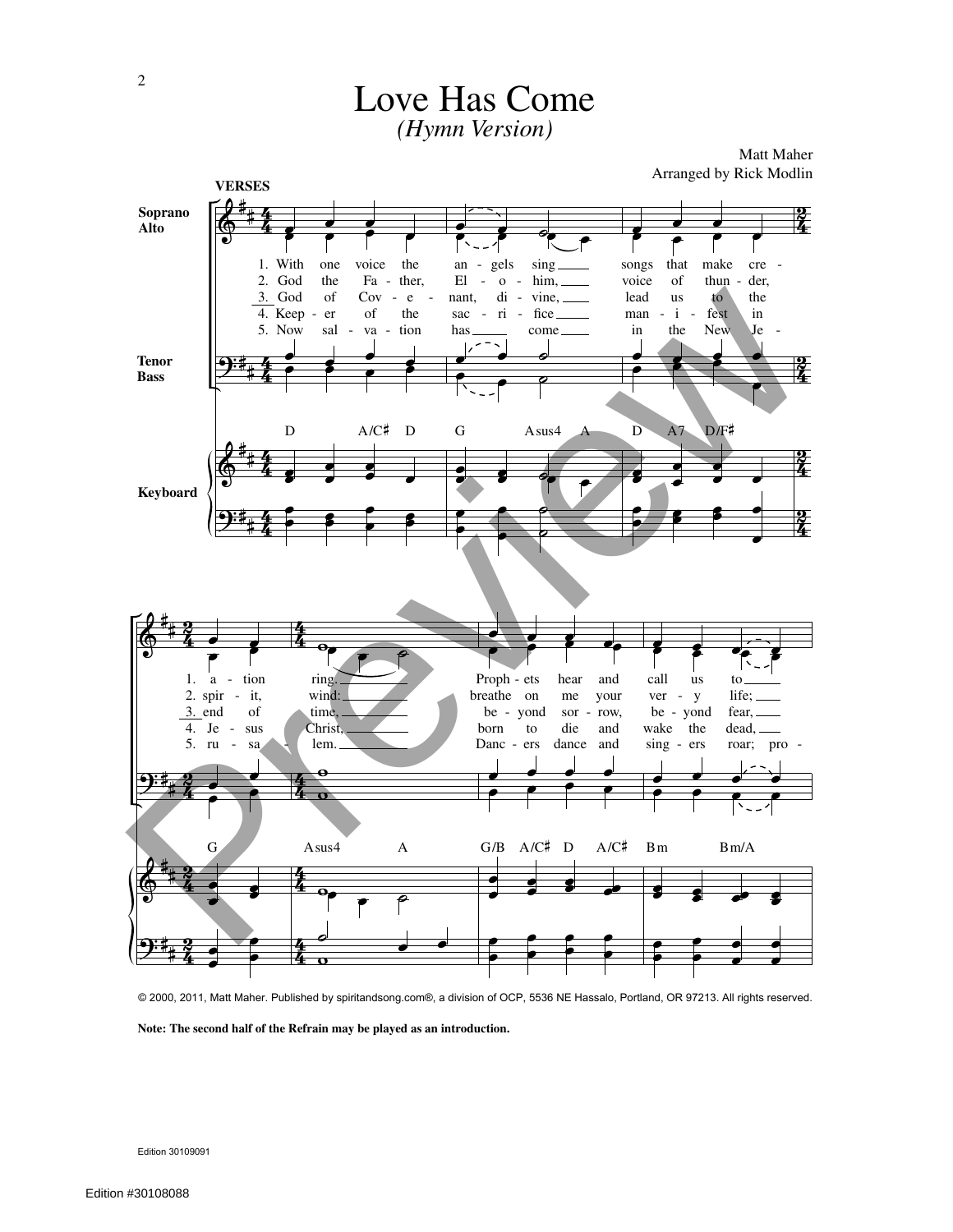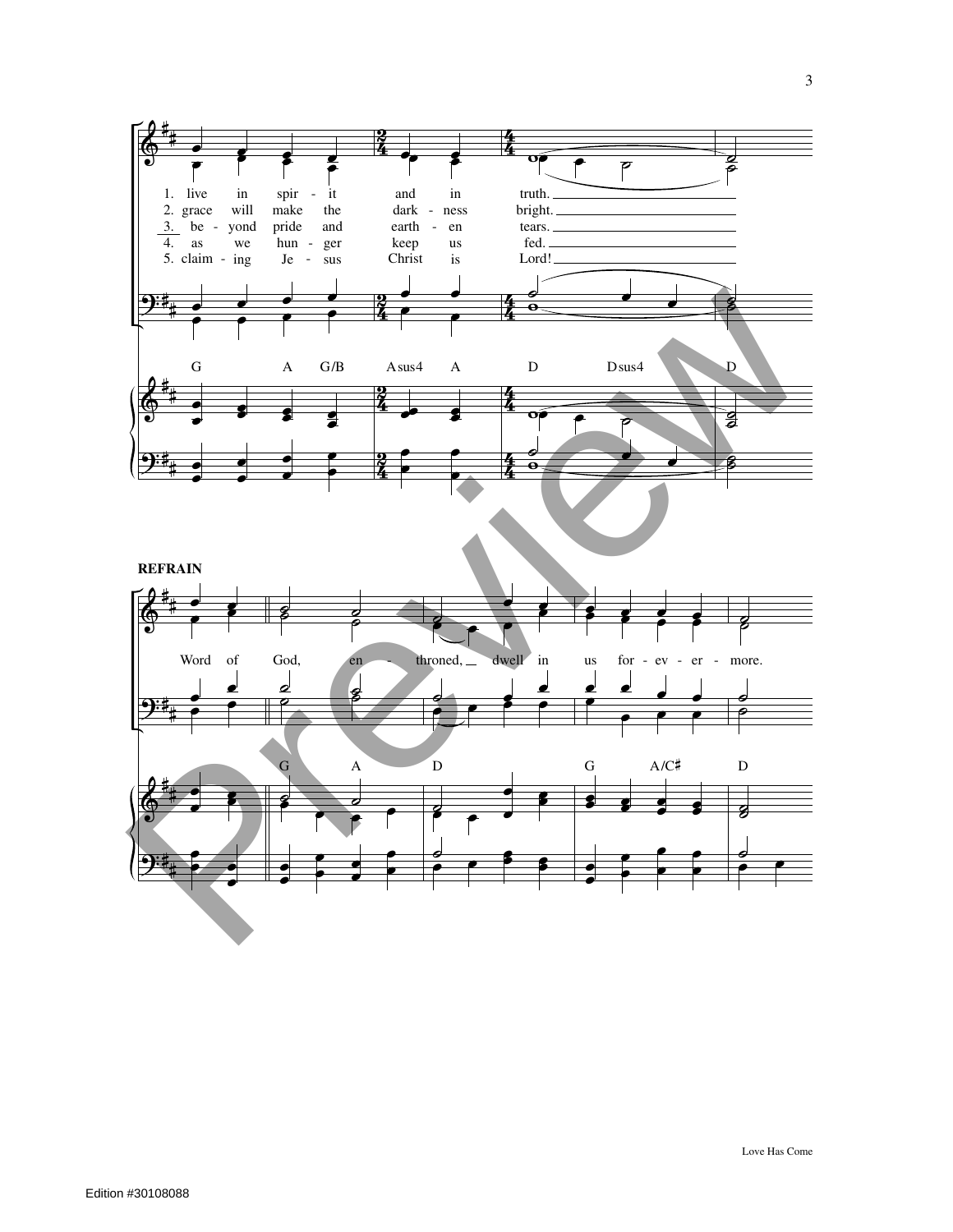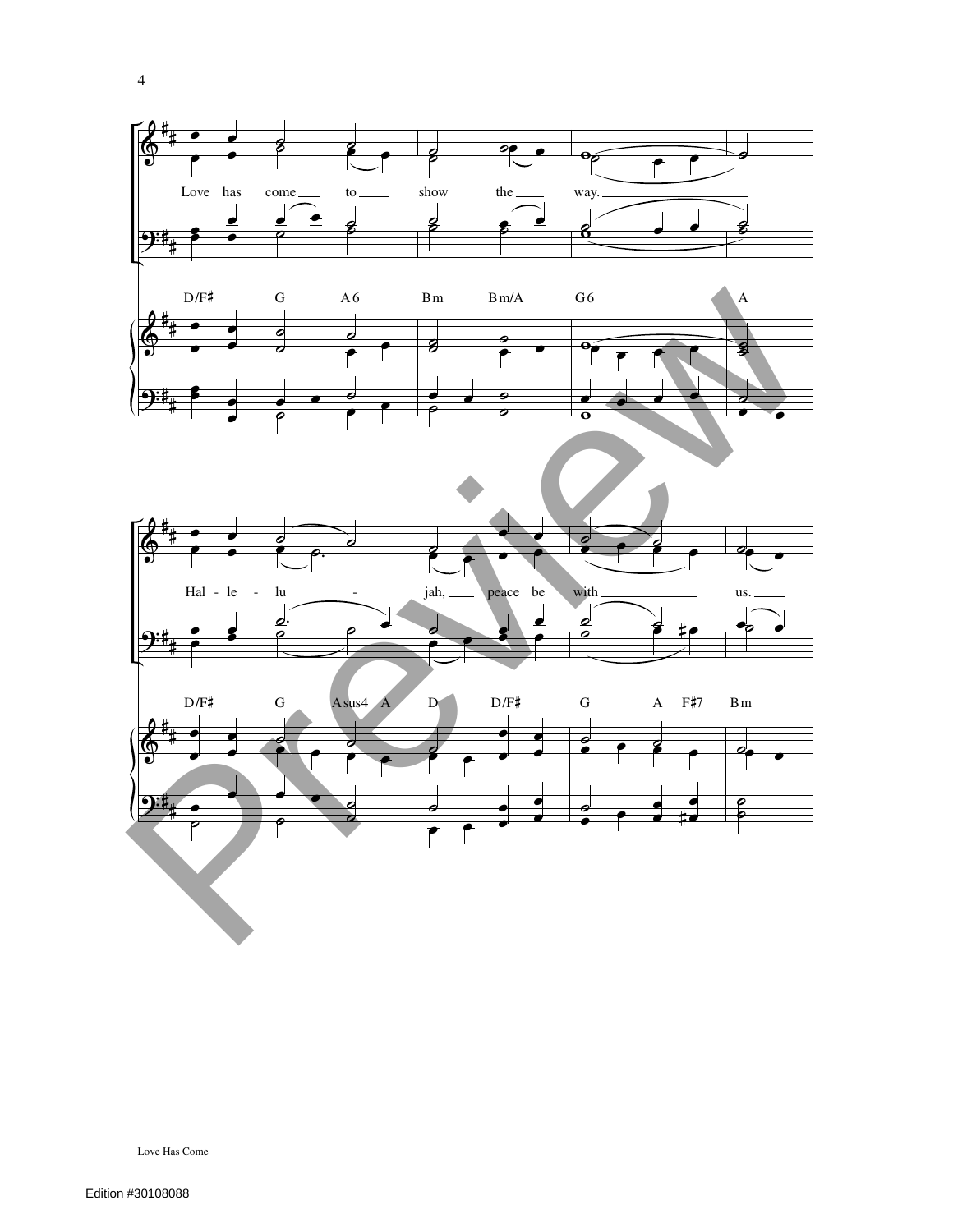

Love Has Come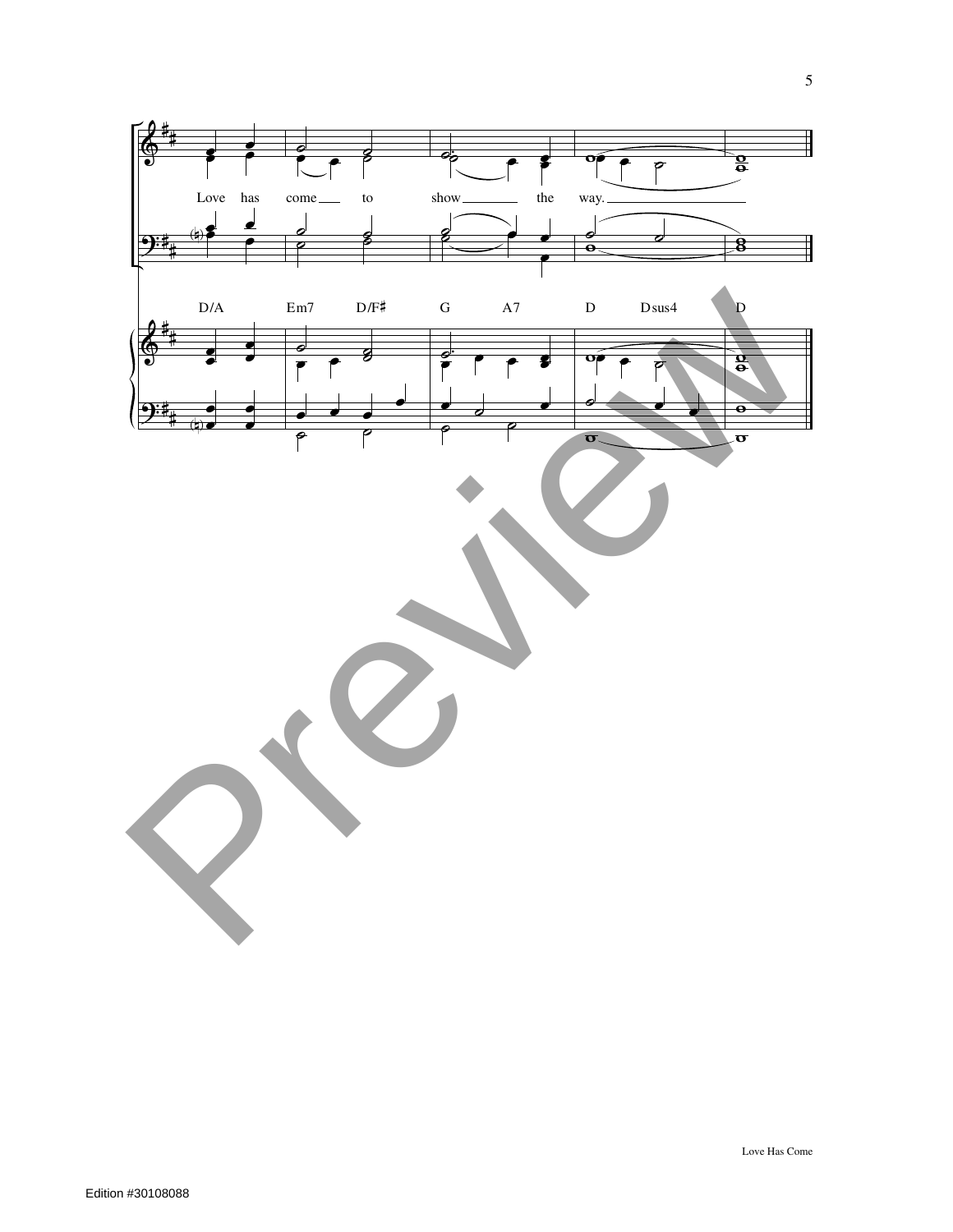## **Love Has Come**

(Guitar/Vocal)

Matt Maher Arranged by Rick Modlin



© 2000, 2011, Matt Maher. Published by spiritandsong.com®, a division of OCP, 5536 NE Hassalo, Portland, OR 97213. All rights reserved.

Note: The second half of the Refrain may be played as an introduction.